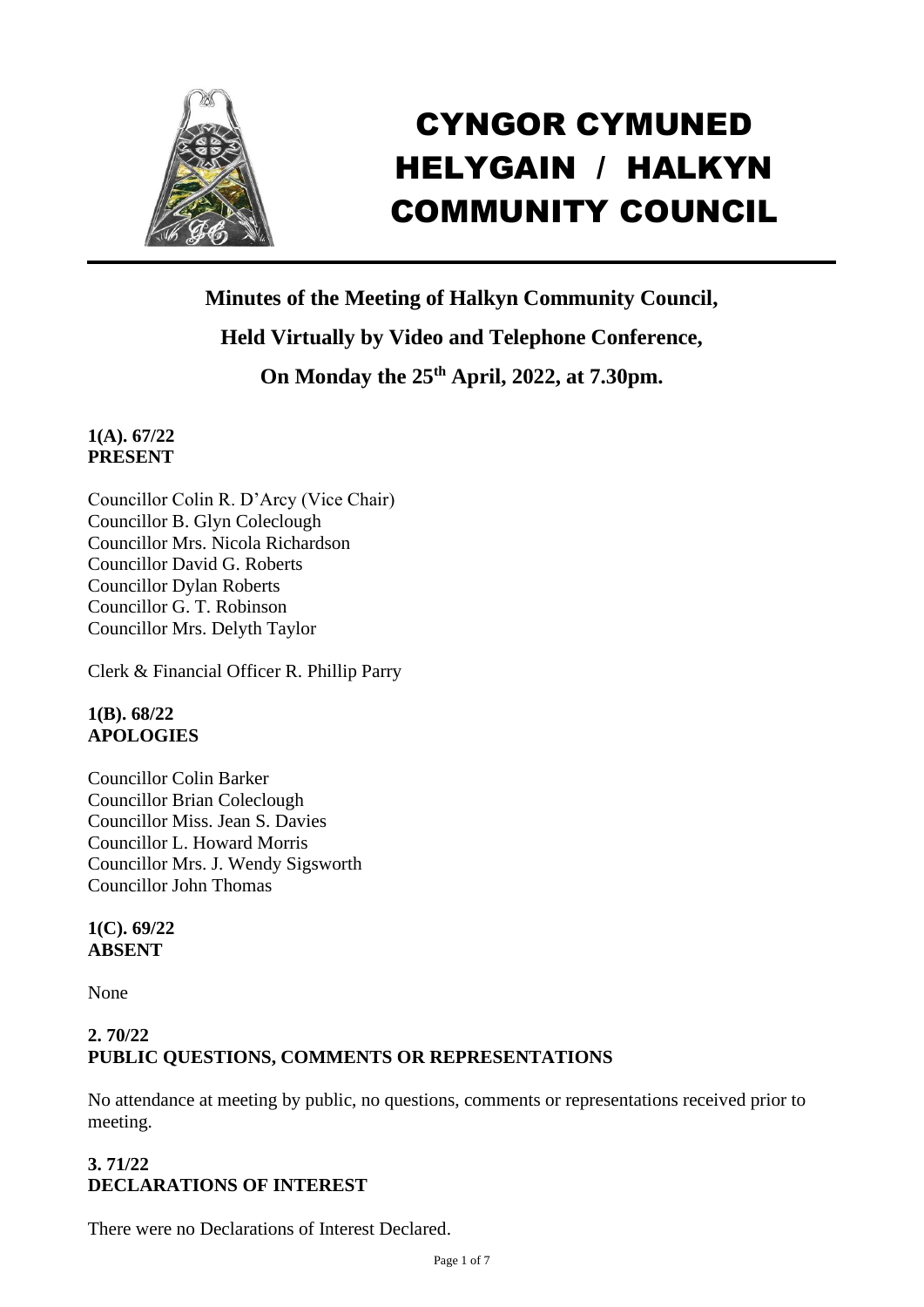# **4. 72/22 TO APPROVE THE MINUTES OF THE MEETING HELD ON THE 21ST MARCH, 2022**

The Minutes were proposed as correct by Councillor Delyth Taylor and seconded by Councillor G T Robinson and formally agreed by the Members present.

#### **5. 73/22 PROGRESS REPORT ON MATTERS RAISED AT PREVIOUS MEETINGS**

The Clerk referred to the following matters from previous Minutes:

**(1) Minute no: 5. 52/22 (1) (page 2)** – in relation to vehicle activated signage in Pentre Halkyn. The Clerk advised that he had held a virtual meeting with a Highway Officer, who stated, that the installation of the signage would take place during the latter part of week commencing 28th March. Councillor Colin D'Arcy confirmed, that the signage had not been installed.

**Members agreed the following:** The Clerk to further contact the Highway Officer, and express the Community Council's concern with the further installation delay.

- **(2) Minute no: 5. 52/22 (4) (page 2)** in relation to the Clerk contacting the Grosvenor Estate, to endeavour to ascertain responsibility for the white stones that are sited across the Halkyn Mountain. The Clerk advised that following further contact with the Grosvenor Estate, who had provided a copy of the Winter 2015 edition of the Halkyn Mountain News. Page 4 contained a report from the County Councillor, which referred to the white stones, and stated the following: 'Unfortunately and unwisely (the painting of these stones) has now ceased to be an essential responsibility of the County Council'
- **(3) Minute no: 6(D). 56/22 (page 4)** in relation to the purchase of Commemorative Queen's Jubilee boxed mugs and in particular, prior to an order being placed, the number of school children within the Community Council area. Councillor Delyth Taylor advised, that the County Schools Admissions Office had stated, there were 399 children within the Community Council area. The addresses of the school children could not be provided under the GDPR – with Councillor Delyth Taylor offering to arrange distribution.

**Members agreed the following: (1)** The Clerk to order 12 boxes (432 mugs) of Commemorative Queen's Platinum Commemorative Mugs, with the bilingual name of Halkyn Community Council, at a cost of £2,516.80 VAT £ 503.36 – total cost £3,020.16 **(2)** To purchase 450 appropriate sized carboard mug holding boxes at a cost of £189.00 VAT £37.80 – total cost £226.80 **(3)** Thanked Councillor Delyth Taylor for offering to arrange the distribution of the mugs **(4)** Councillors to arrange to box the mugs in due course.

- **(4) Minute no: 6(E). 57/22 (ii) (page 5)** in relation to road signage on the corner of the B5122 and Rhes Y Cae turning in Halkyn. The Clerk advised that the Street Scene Officer had notified, that the current signage was in a metal format that is currently not used, and had offered to meet with the resident on site to discuss. The Clerk had arranged this meeting.
- **(5) Minute no: 6(E). 57/22 – Update from Street Scene (page 5)** in relation to dust residue concerns by residents in Rhosesmor. The Clerk advised that the concern had been reported to Flintshire County Council, with a request for equipment to be installed in the area to monitor the dust levels. The County Customer Services had replied, stating the following: 'The request would be dealt with accordingly'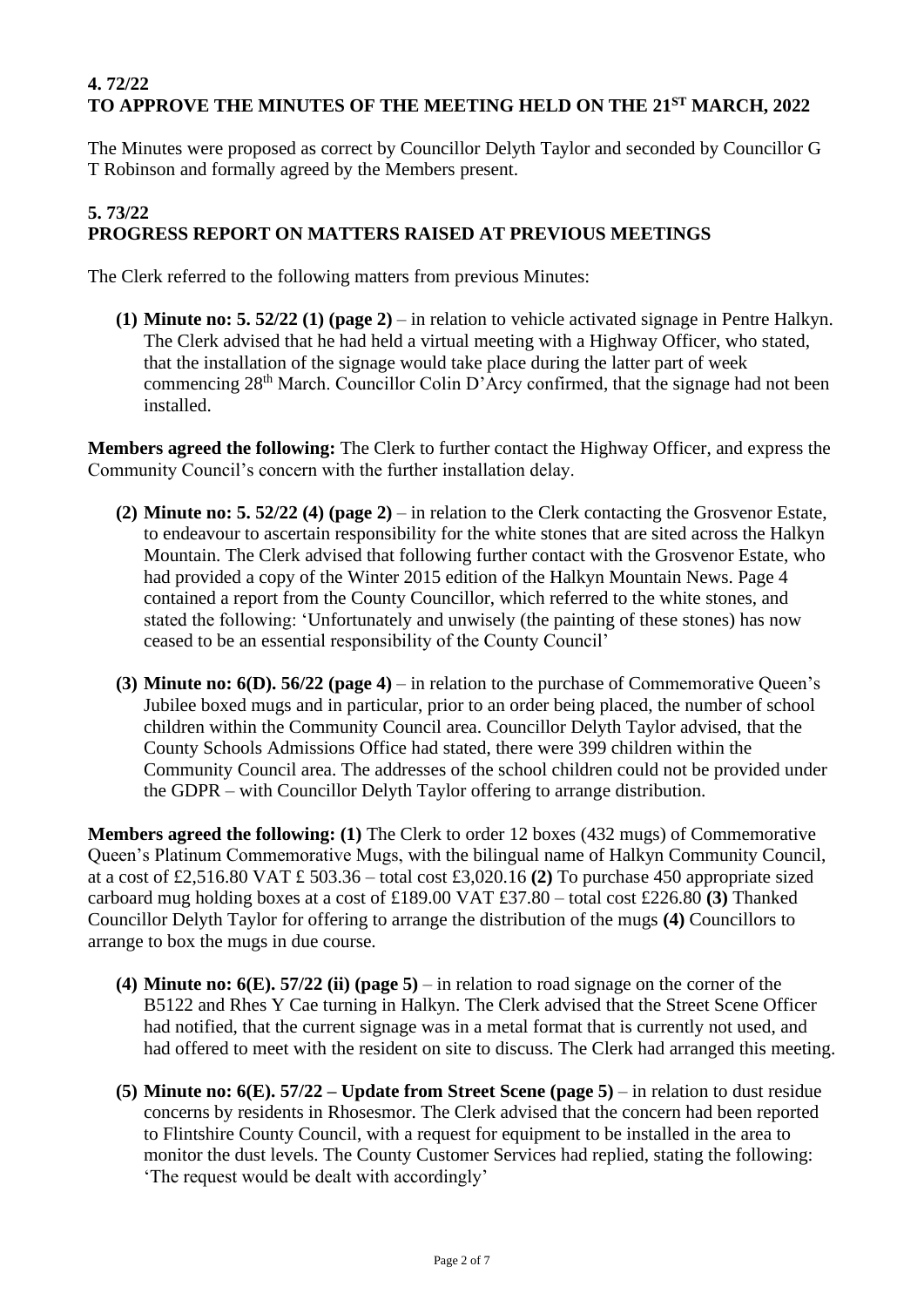#### **6(A). 74/22 CORRESPONDENCE**

#### **The following correspondence had been received, that was required to be either advised to, or dealt with by the Members:**

**(1)** The Clerk advised, that the following criminal offences had been reported to the North Wales Police, that had occurred within the Halkyn Community Council area:

**Halkyn:** 1 x Criminal Damage / 1 x Public Order

**Pentre Halkyn:** 3 x Violence / 1 x Anti Social Behaviour / 1 x Criminal Damage

**Rhes-Y-Cae:** No offences reported

**Rhosesmor:** (Wern area) 1 x Violence

- **(2)** Flintshire County Council (County Returning Officer): Election of Town & Community Councillors / Date of Election: Thursday 5<sup>th</sup> May, 2022. Statement of Persons Nominated.
- **(3)** Flintshire County Council (Chief Officer Governance): Notification of Code of Conduct training for Councillors, to be held virtually on the following dates: Tuesday  $24<sup>th</sup>$  May; Monday  $30<sup>th</sup>$  May; Tuesday  $14<sup>th</sup>$  June – held between 6.00pm and 8.00pm. Under Section 67 of the Local Government and Elections (Wales) Act 2011 (Community Council Training Plans) the training should be regarded as compulsory, whether or not any Councillor has attended training previously.

#### **The following correspondence was forwarded by e-mail to Members:**

- ❖ Holywell Leisure Centre: Information from Dr. Mark Rowlands (Trustee)
- ❖ Flintshire County Council: Car parking charges payable by phone
- ❖ Natural Resources Wales: North Wales Wildlife Trust project poster

#### **6(B). 75/22 CLERK'S REPORT**

**(a)** The Clerk advised that the yearly Service Level Agreement from Aura Leisure, to provide the Library Service in Halkyn Parish Hall had been received for consideration. The Agreement dated from  $1<sup>st</sup>$  April to  $31<sup>st</sup>$  March, whereby the budget cost had been agreed by Council for this new financial year.

**Members agreed the following:** The Clerk to sign the Service Level Agreement on behalf of the Community Council, to continue the provision of the library service for this financial year 2022 / 2023.

**(b)** The Clerk advised that the wooden bus shelter sited in The Windmill area in 2017 – now requires staining.

**Members agreed the following:** The Clerk to obtain a quotation for the staining of the bus shelter, for consideration at the May Council meeting.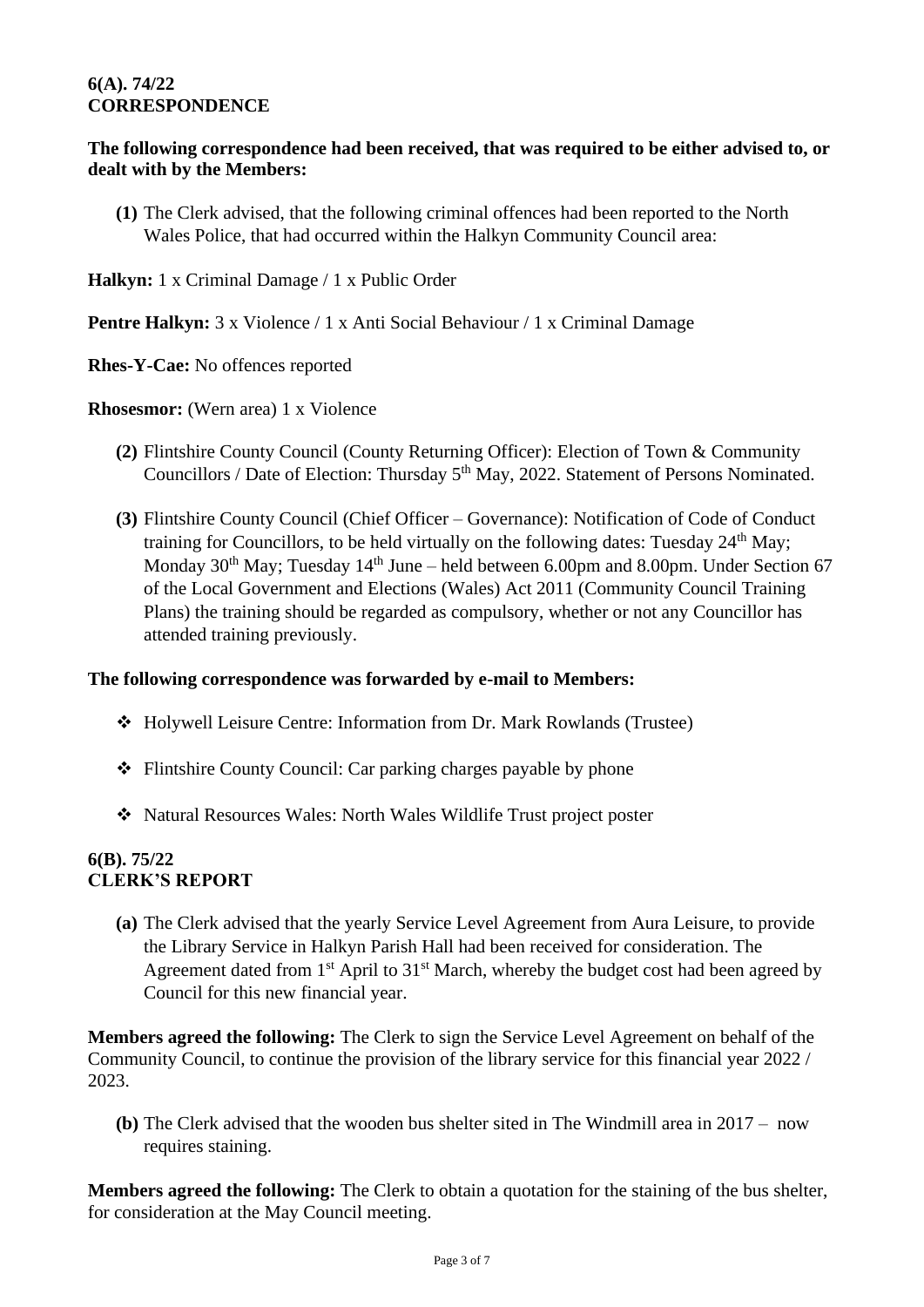# **(c) HALKYN PARISH HALL**

The Clerk brought to the attention of Members, the following quotations that had been previously discussed with the Parish Hall Management Committee:

**(i)** All Electric Contractors Ltd (Greenfield). Quotation for the sum of £496.97 plus VAT £99.39 – Total £596.36 – for urgent replacement of the fire and burglar control unit.

#### **Members agreed the following:** Agreed the quotation, the Clerk to issue a Work Order.

**(ii)** Wall-Lag (Wales) Ltd (Mold). Quotation for loft insultation (72m2 plus 300mm layer) at £612.00 plus VAT at 5% - Total £642.60

**Members agreed the following: (1)** Agreed the quotation, the Clerk to issue a Work Order **(2)** Members took into consideration the £500.00 limit for quotations and suspended Financial Standing Orders and agreed, that as the meterage cost was available on a number of local companies web sites, the cost from Wall Lag (Wales) was reasonable. Council also took into consideration, that the Company were registered suppliers to Flintshire County Council.

#### **6(C). 76/22 TO RECEIVE AND APPROVE THE END OF YEAR ACCOUNTS FOR 2021 / 2022**

The Clerk, as Financial Officer, had provided Members by e-mail prior to the meeting, with copies of the end of year Statement of Financial Accounts - for the year ending 2021 / 2022. The Clerk advised Members further, in relation to the budget analysis, together with the end of year balances, including a number of outstanding work orders that had not been completed to date, which total £3,508.00.

**Members agreed the following:** Approved the end of year accounts for the financial year 2021 / 2022. As the Council meeting was held by video conference, the Clerk to obtain the signature of the Vice Chair of Council on the Statement of Accounts in due course.

#### **6(D). 77/22 TO FURTHER DISCUSS: RENOVATION COSTS OF SEAT IN HALKYN**

The Clerk advised that the Council's joiner had viewed the metal bench seat and provided the following information. The seat requires moving from its current position and transported to a metal workers shop, once there the back and bottom of the seat rail would require to be straightened and re-aligned to its original design. Thereafter, the seat transported to a power coating specialists, to blast the surface clean of all the old lead paint; then apply a suitable undercoat to all areas and finish with a satin black powder coat. The seat to be collected and repositioned to an agreed location and securely fixed. The cost would be in the region of £960.00 to £1,100.00 – depending on the secure fixing.

The Clerk further advised, of correspondence received from a resident who wished the seat to remain in its present position.

**Members agreed the following: (1)** The Clerk to seek a firm quotation for consideration at the May Council meeting, to include the fixing cost to either the existing concrete base, or a new base **(2)** the seat to remain in its current position once repair and other work is completed.

# **6(E). 78/22 STREETSCENE SCHEDULE (FLINTSHIRE COUNTY COUNCIL)**

# **The following concern was brought to the attention of the meeting:**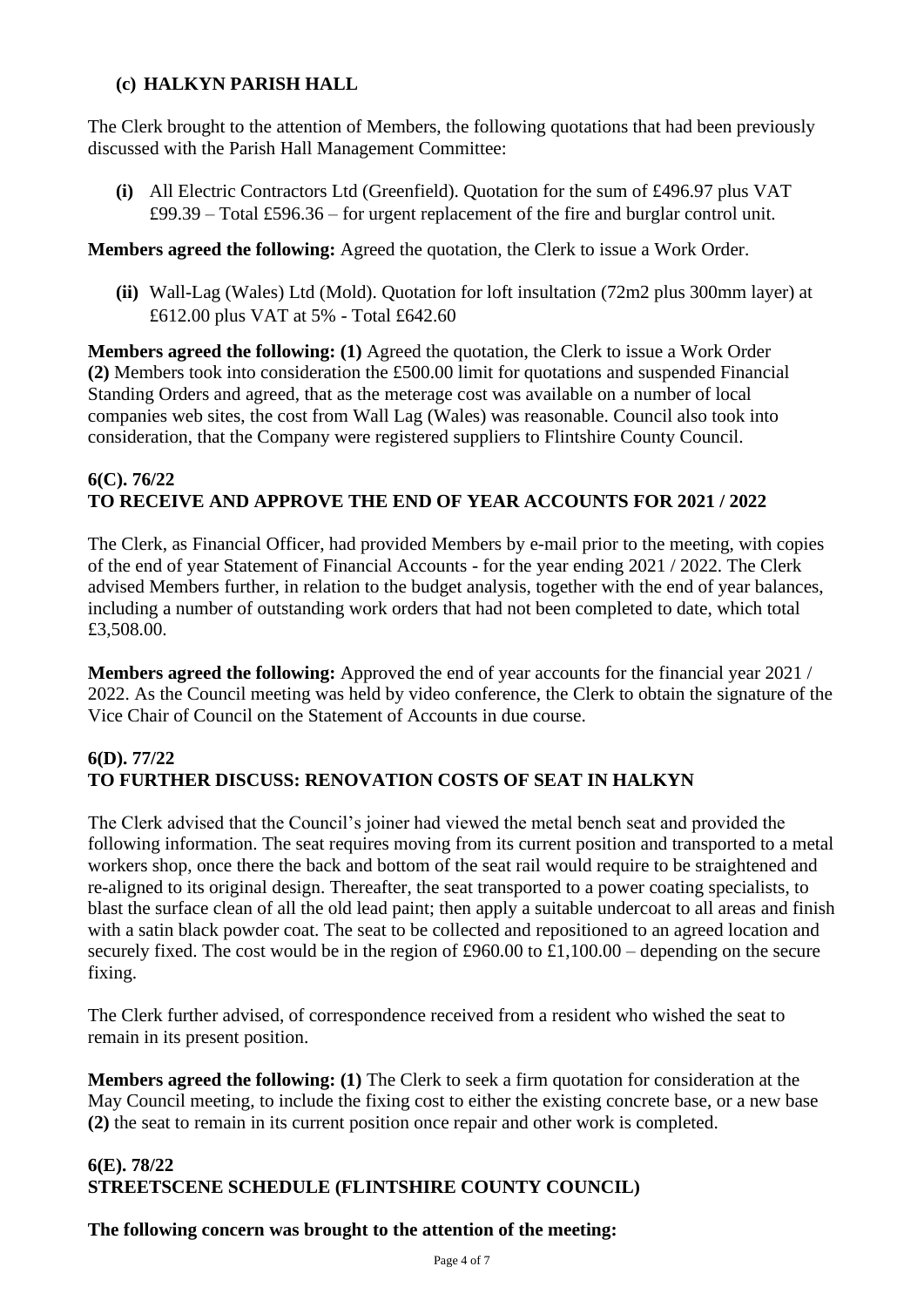• Pot holes in Shone's Lane, Berth Ddu. By the entrance near the junction with the B5123 and going up the hill.

#### **The Clerk advised that the above concern would be brought to the attention of Street Scene.**

#### **7. 79/22**

# **REPRESENTATIVES REPORTS (COMMITTEES, LIAISON & MEETINGS ATTENDED)**

There were no reports specific to the Local Committees and Outside Bodies schedule, or Council Members who had attended meetings on behalf of the Council.

#### **8. 80/22 COUNTY COUNCILLORS' REPORTS (COUNCILLOR MISS. JEAN S. DAVIES & COUNCILLOR COLIN LEGG)**

• The Clerk advised, that there were no reports received.

#### **9(A). 81/22 PLANNING APPLICATIONS**

#### **The following planning application had been received:**

**(a)** Application number: 064163 – for the erection of a 2 Storey flat roof extension to the rear of the property to extend existing bedroom and provide additional ground floor living room, at Tremafon, 7 Willowfield Estate, Pentre Halkyn.

**Comment by Council:** No objection to the application, as long as planning policies and planning guidance notes are complied with.

#### **(The above application was sent to Members for consultation in-between meetings, due to statutory time limits for observations from County Planning).**

#### **9(B). 82/22**

#### **Members formally confirmed the above decision.**

#### **9(C). 83/22**

#### **The following planning applications were considered by Members at the meeting:**

**(a)** Application number: 064279 – for Change of use from Class B1 to C1 – proposed refurbishment and alterations to convert the Old Church School into an 8 bedroom holiday let, at Old Church School, Halkyn.

**Comment by Council:** In principle, have no objection to the application, however, the following concerns are expressed: (1) The limited number of off-road parking spaces as shown on the deposited plan (2) The access to the rear of the property from the B5123 Road, is on a hill and directly opposite the main Lych-gate entrance to St. Mary's Parish Church. During various services at this Church (Sunday and mid-week) there is traffic congestion on this busy road.

**(b)** Application number: 064289 – for Listed Building application – as above application number: 064279.

**Comment by Council:** as above application number: 064279.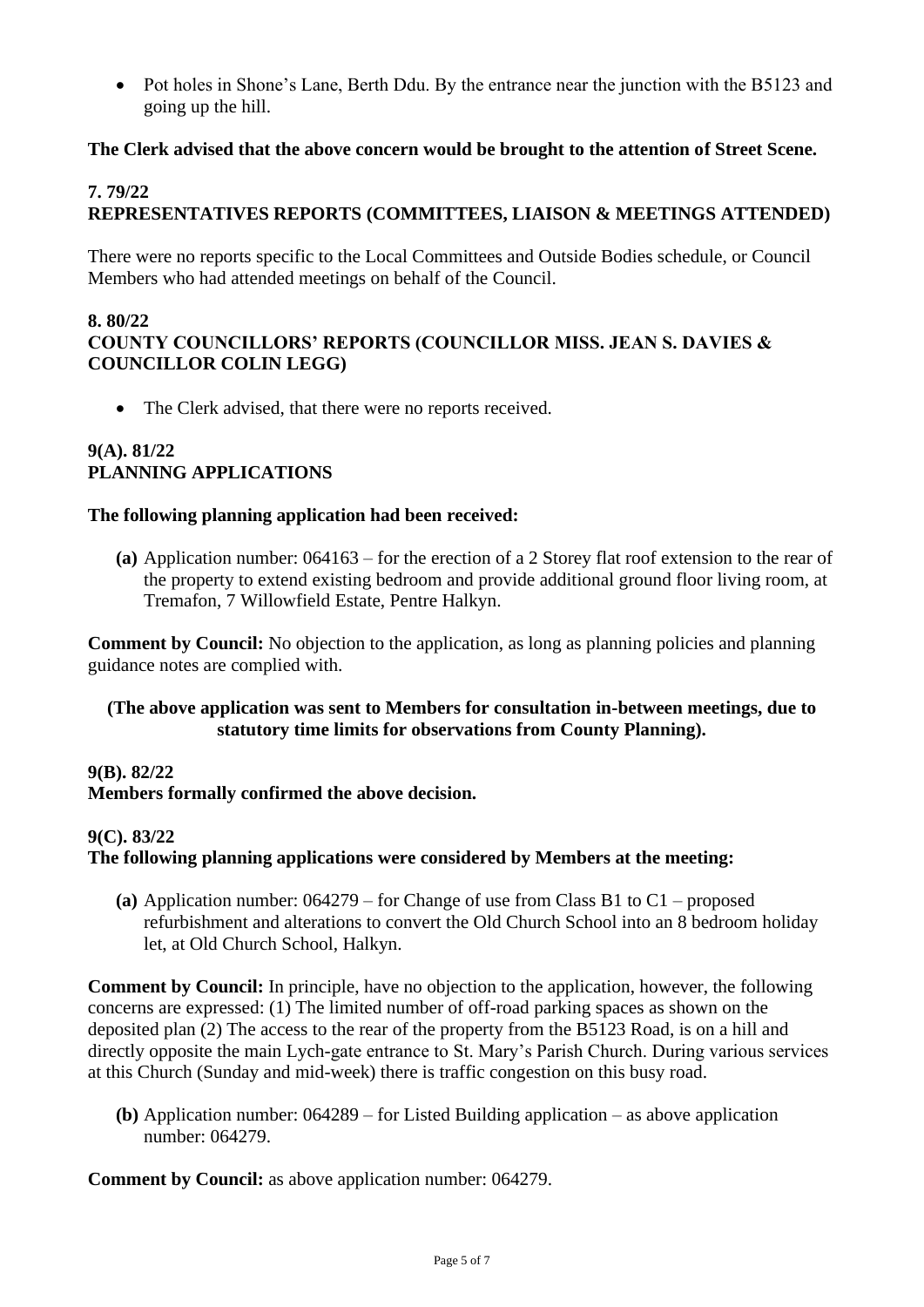**(c)** Application number: 064260 – for erection of single storey single pitched extension on the front to replace the current porch style entrance area, at Bryn Ffynnon, Halkyn.

**Comment by Council:** No objection to the application, as long as planning policies and planning guidance notes are complied with.

#### **9(D). 84/22 PLANNING DECISIONS**

#### **The following planning decision has been received from Flintshire County Council:**

• Application number: 063836 – for proposed replacement and enlargement of balcony to side elevation of existing building, at Top Y Parc Farm, Pant Y Gof, Halkyn. Approved.

# **10. 85/22 APPROVAL OF ACCOUNTS FOR PAYMENT**

| <b>Cheque</b><br><b>Number</b> | Payee                                                                                                                                                                                         | <b>Net</b><br>£ | <b>Vat</b><br>£ | <b>Total</b><br>£  |
|--------------------------------|-----------------------------------------------------------------------------------------------------------------------------------------------------------------------------------------------|-----------------|-----------------|--------------------|
|                                | <u>Payments made – to be confirmed:</u>                                                                                                                                                       |                 |                 |                    |
|                                | <b>Standing Order: R. P. Parry - Clerk to Council</b><br>(Monthly salary & home working allowance for<br>March & Quarterly payment for Cemetery<br>administration. Payments dated: 01/04/2022 |                 |                 |                    |
|                                | Direct Debit: Scottish Power (March - Street<br>Lighting Electricity Account) Payment dated:<br>19/04/2022                                                                                    | 478.42          | 23.92           | 502.34             |
|                                | Payments for confirmation and consideration at<br>meeting to be paid by BACS:                                                                                                                 |                 |                 |                    |
|                                | Flintshire County Council (Vehicle Activated<br>Signage in Pentre Halkyn $-$ as previously agreed by<br>Council) Payment dated: 31/03/2022                                                    | 6,858.92        |                 | 6,858.92<br>651.50 |
|                                | Flintshire County Council (Pentre Halkyn Village<br>name signs – as previously agreed by Council)<br>Payment dated: 31/03/2022                                                                | 651.50          |                 |                    |
|                                | Above two payments (1) Authorised by two<br>Councillor bank signatories (2) Entered in 2021 /<br>2022 accounts (March 2022)                                                                   |                 |                 |                    |
|                                | Payments for consideration at meeting to be paid<br>by BACS:                                                                                                                                  |                 |                 |                    |
|                                | Aura Leisure & Libraries (Service Level Agreement<br>for Halkyn Library $-2021/2022$                                                                                                          | 3,734.38        |                 | 3,734.38           |
|                                | HSBC Bank - Monthly bank charge                                                                                                                                                               | 5.00            |                 | 5.00               |